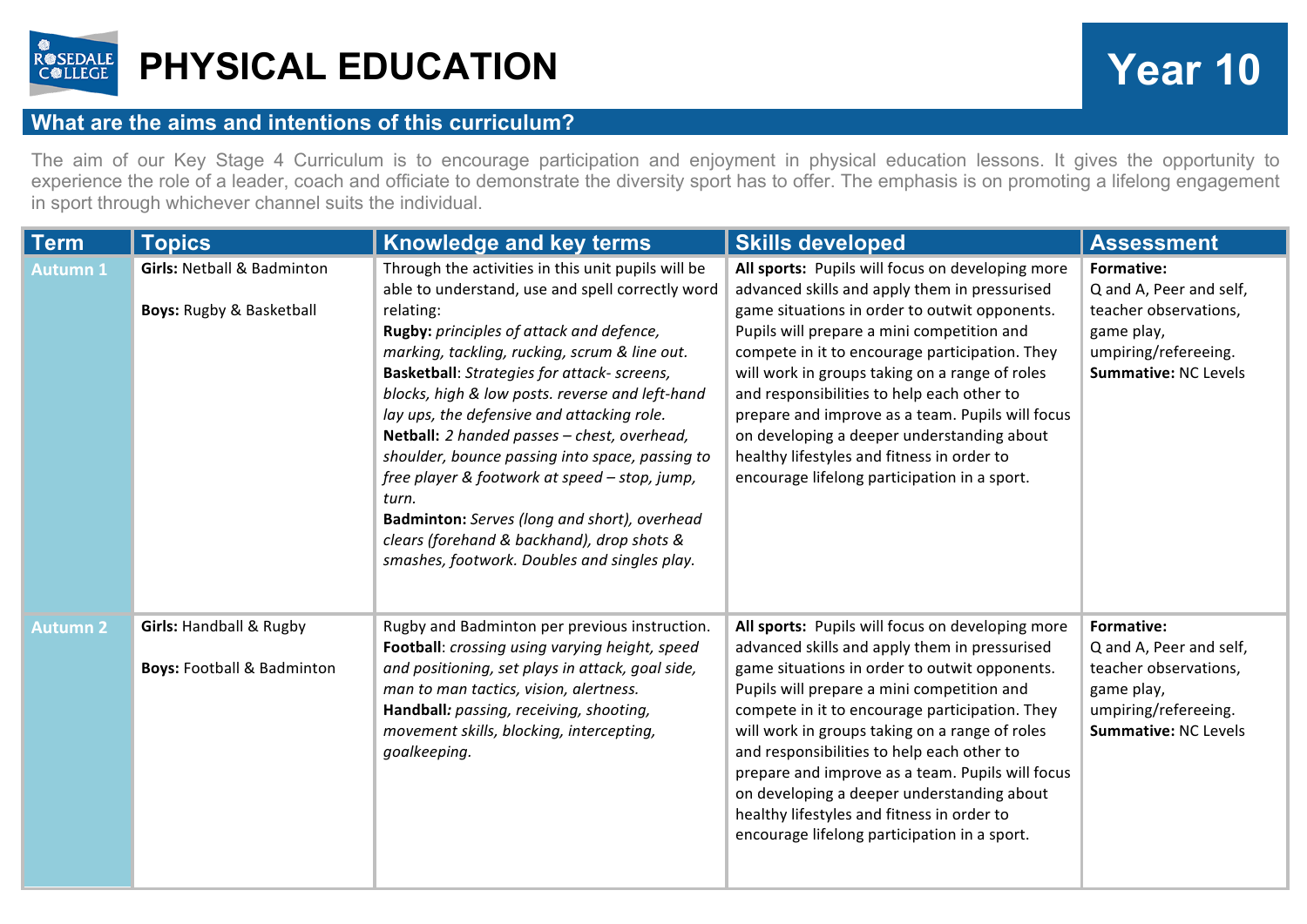| <b>Spring 1</b> | <b>Girls: Football &amp; Dodgeball</b><br><b>Boys: Table tennis &amp; HRF</b>  | Football as per previous instruction<br>Dodgeball: Throwing - side sling shot and<br>underarm, Catching - chest, low and high,<br>Dodging - ducking and jumping, diving and<br>rolling, Blocking and tactics, Variations - Last<br>Man Standing, Team Free for All, The Wall and<br>Nation-ball, Design a Dodgeball game.<br>Table Tennis: Grip, control, service, backhand<br>push, backhand, drive, forehand push, forehand<br>drive, block, loop chop, topspin, counter,<br>defender.<br>HRF: To engage in activity that develops<br>cardiovascular health, muscular strength and<br>endurance. Self-confidence and self-belief<br>alongside co-operation with peers. | Football: as previous.<br>Dodgeball: In this unit pupils will develop their<br>understanding of the game and they will learn<br>how to play dodgeball, practice the requisite<br>skills, and demonstrate their abilities to perform<br>various physical movements in a competitive<br>game. Pupils have the opportunity to organise<br>their own tournament.<br>Table Tennis: Pupils will focus on developing<br>more advanced skills and apply them in game<br>situations in order to outwit opponents. Pupils<br>will develop the use of attacking and defensive<br>tactics. Pupils will prepare mini tournaments<br>and compete in them. They will work in groups<br>taking on a range of roles and responsibilities to<br>help each other to prepare and improve as a<br>team. To develop a deeper understanding about<br>healthy lifestyles and fitness.<br>HRF: Understand the importance of a healthy<br>lifestyle and the effects. Be comfortable<br>demonstrating correct technique in different<br>methods of training with explanations.<br>Show awareness of the different components<br>that can be trained through various fitness<br>zones. Be able to effectively use a wide range of<br>equipment to meet personal needs. | Formative:<br>Q and A, Peer and self,<br>teacher observations,<br>game play,<br>umpiring/refereeing.<br>Summative: NC Levels |
|-----------------|--------------------------------------------------------------------------------|--------------------------------------------------------------------------------------------------------------------------------------------------------------------------------------------------------------------------------------------------------------------------------------------------------------------------------------------------------------------------------------------------------------------------------------------------------------------------------------------------------------------------------------------------------------------------------------------------------------------------------------------------------------------------|--------------------------------------------------------------------------------------------------------------------------------------------------------------------------------------------------------------------------------------------------------------------------------------------------------------------------------------------------------------------------------------------------------------------------------------------------------------------------------------------------------------------------------------------------------------------------------------------------------------------------------------------------------------------------------------------------------------------------------------------------------------------------------------------------------------------------------------------------------------------------------------------------------------------------------------------------------------------------------------------------------------------------------------------------------------------------------------------------------------------------------------------------------------------------------------------------------------------------------------------|------------------------------------------------------------------------------------------------------------------------------|
| <b>Spring 2</b> | <b>Girls: HRF &amp; Table tennis</b><br><b>Boys: Dodgeball &amp; Handball</b>  | All as per previous instruction.                                                                                                                                                                                                                                                                                                                                                                                                                                                                                                                                                                                                                                         | All as per previous instruction.                                                                                                                                                                                                                                                                                                                                                                                                                                                                                                                                                                                                                                                                                                                                                                                                                                                                                                                                                                                                                                                                                                                                                                                                           | All as per previous<br>instruction.                                                                                          |
| <b>Summer 1</b> | <b>Girls: Athletics &amp; Rounders</b><br><b>Boys: Cricket &amp; Athletics</b> | Athletics: running, e.g. stride length, leg & arm<br>action, head position & pacing. Jumping -<br>approach run, acceleration, and momentum.<br>Throwing -grip, stance, release and angle of<br>release.                                                                                                                                                                                                                                                                                                                                                                                                                                                                  | Athletics: Pupils will enhance the replication<br>and performance across all disciplines. They will<br>work in groups and take on a range of roles and<br>responsibilities to ensure competitions are<br>organised well and performance is good. Pupils<br>will engage in performing and improving their<br>skills, personal and collective bests in relation to<br>speed, height, distance and accuracy.                                                                                                                                                                                                                                                                                                                                                                                                                                                                                                                                                                                                                                                                                                                                                                                                                                  | Formative:<br>Q and A, Peer and self,<br>teacher observations,<br>game play,<br>umpiring/refereeing.<br>Summative: NC Levels |